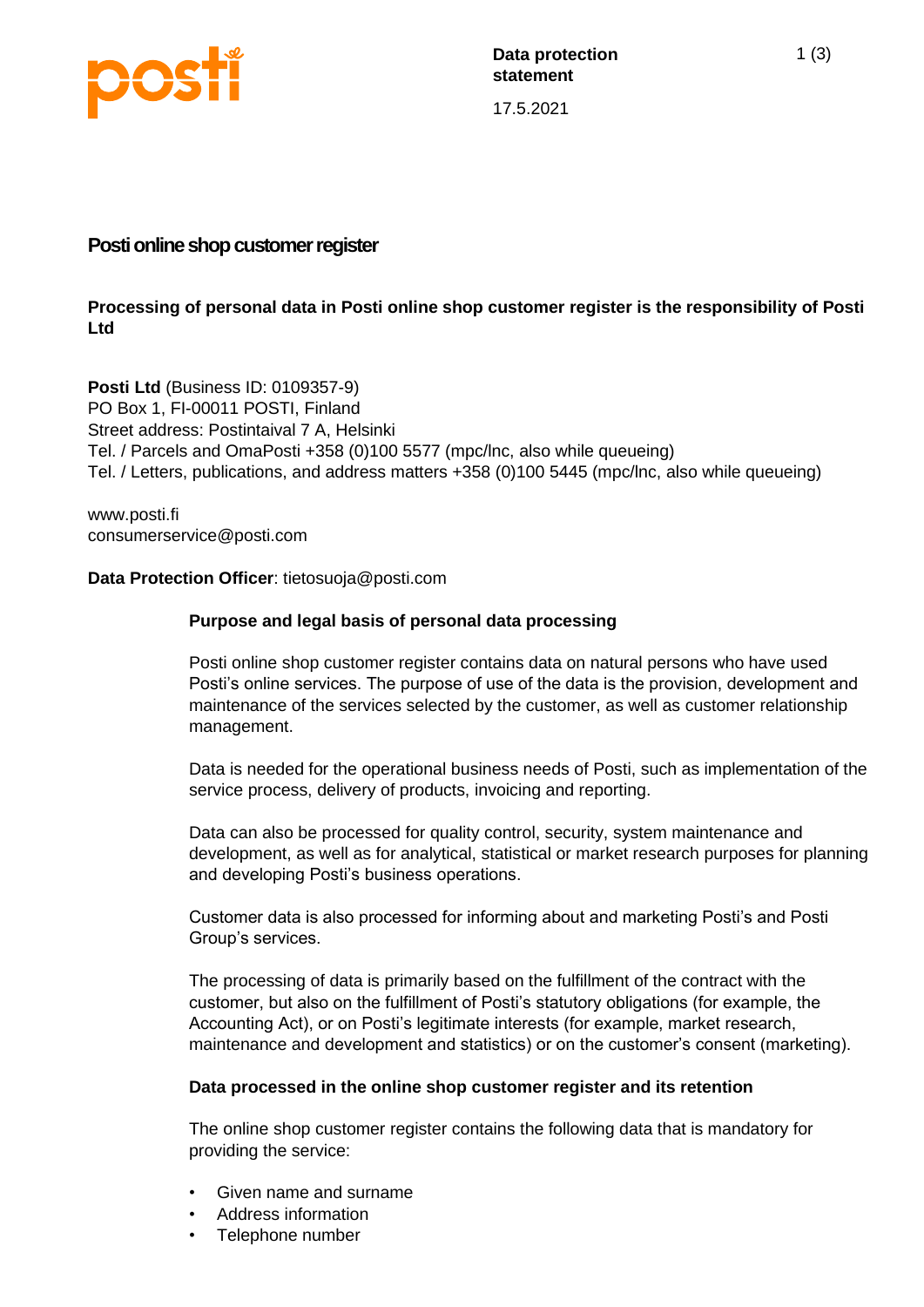

17.5.2021

# • E-mail address

In addition, the register contains direct marketing options selected by the customer and any other data required for the services, such as the customer number, customer relationship start date, customer type, payment details for paid services, order history and campaign codes.

Data in the customer register will be retained for 3 years and 3 months after the delivery of the service. Data relating to payments will be retained for a maximum of 6 years.

# **Regular sources of data**

The data in the register originates from the customer and additional data is accumulated as the services are used.

# **Safe disclosure of data**

Customer data will not be disclosed for direct marketing purposes. Personal data may be disclosed, with the customer's consent, for the purpose of performing the services selected by the customer.

Data in the customer service register may also be processed by companies providing subcontracting services to Posti. Due to the technical implementation of the processing of data, some data may be physically situated on external subcontractors' servers or hardware, through which they are processed via a technical remote connection.

Personal data will not be transferred outside the European Union or the European Economic Area, unless it is necessary for the technical implementation of the service, e.g. system maintenance. In all cases, the precondition for disclosing and transferring data is that the parties receiving and processing the data have signed an agreement with Posti that includes the standard clauses approved by the EU Commission and ensures that the processing of data is carried out in compliance with the law.

# **Data protection principles**

The online shop customer register and related systems are protected by personal usernames and passwords. Anyone to be given a username and password for the system must, before receiving these, attend training pertaining to the use of the system. The training also covers Posti Group's instructions on handling business secrets and customer data.

All data is processed confidentially and may only be disclosed to persons who need it to perform their duties and who are bound by a non-disclosure obligation.

# **Rights of data subjects, access to information, rectification and completion of data, restrictions**